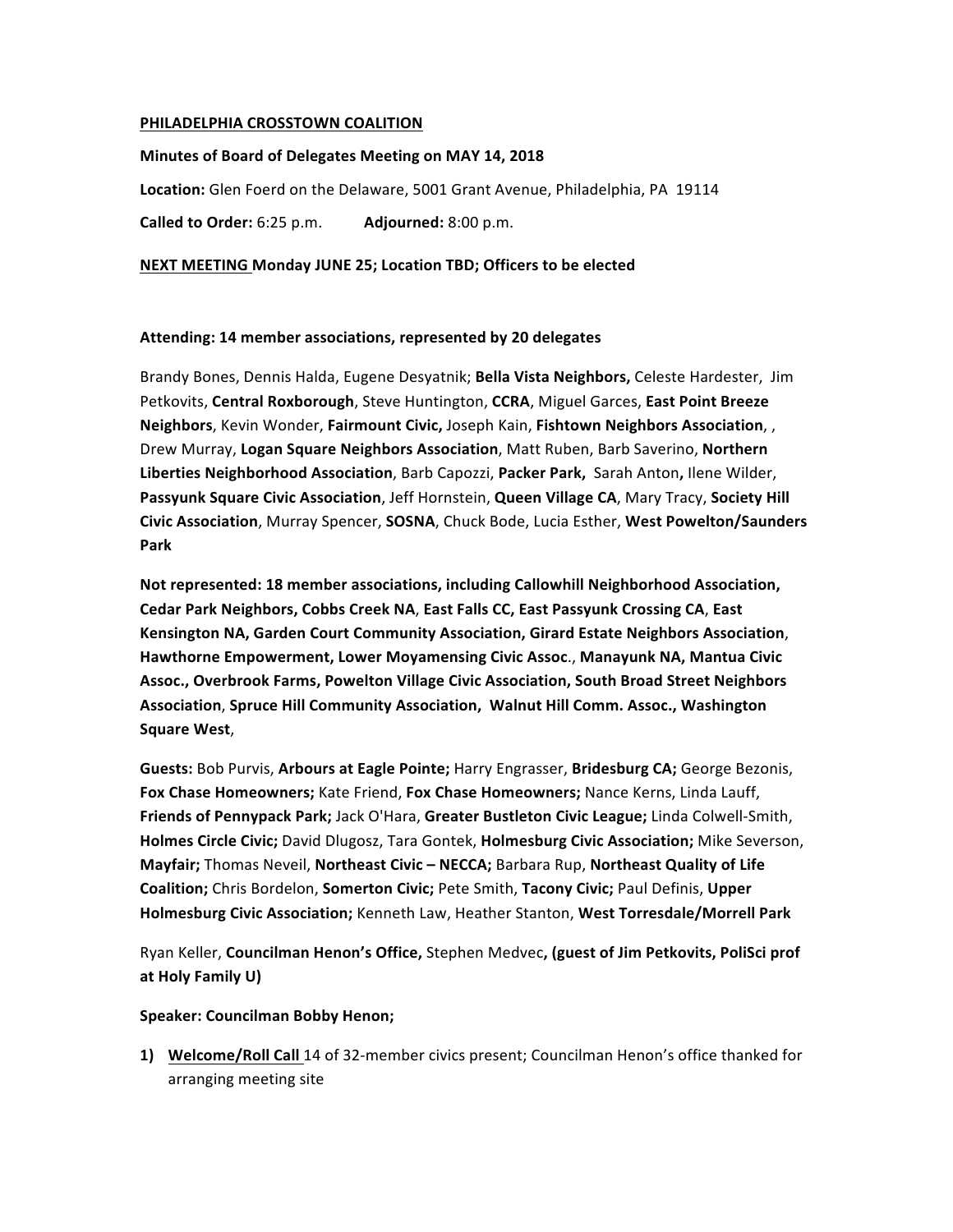- **2) Approval of Minutes** March 19 minutes approved with correction of moving Overbrook Park Civic from member to guest list.
- **3)** Finances Treasurer Ilene Wilder reported PCC is in good shape and that invoices for member dues will be going out in the coming weeks.

# **4) Property Tax Re-Assessment presentation – PCC VP Joseph Kain, Fishtown Neighbors**

- In response to the City's recently announced re-assessment plan for 2019, a First Pass Analysis performed by PCC officers Joe Kain, Steve Huntington, and Jamie Gauthier was presented; Analysis was largely based upon information in OpenDataPhilly.

- Audience was asked how their assessments had changed – most said they went up.

- Total Property Valuation in City for 2018: \$151B with 67% taxable; for 2019, \$164B with 70% taxable, proving a potential revenue increase of \$194M; the Mayor's proposed 4% increase in millage rate would add another \$67M in 2019.

- In terms of % changes from 2018 to 2019: 22% of property assessments will decrease, 12% have no change, 30% have increases ranging from 1% to 9%; 31% from 10-49% increases; 4% (24,911 properties) have increases from 50-99%, 1% (8494 properties) have increases from 100-199%, and 1% (3666 properties) have increases above 200%.

- Percentage change by region:

• South Philadelphia has the highest % of properties seeing an increase at 87%, followed by the Far Northeast (86%) and Roxborough/Manayunk (82%)

- 57% of South Philadelphia properties will see an increase between 10% and 50%
- North Philadelphia has the lowest % of properties seeing an increase at 48%
- The top ten Zip Codes receiving increases

| 19154 | Parkwood/Normandy                  | 93% |
|-------|------------------------------------|-----|
| 19145 | <b>Point Breeze/Girard Estates</b> | 91% |
| 19148 | Wharton/Whitman                    | 90% |
| 19152 | Rhawnhurst                         | 90% |
| 19118 | <b>Chestnut Hill</b>               | 89% |
| 19116 | Somerton                           | 88% |
| 19114 | Torresdale/Ashton                  | 88% |
| 19137 | <b>Bridesburg</b>                  | 87% |
| 19149 | Mayfair/Castor/Rhawnhurst          | 86% |
| 19111 | Fox Chase/Lawncrest                | 85% |
|       |                                    |     |

- 88% of vacant land has no change; 73% of commercial property taxes decreased or had no changed (these properties were more thoroughly addressed during AVI)

- % increase based on years since last property sale date: Within 2 years: 12%; 5 years -

14%; 10 years - 16%; 20 years - 29%; 50 years - 25%, over 50 years - 4%

This Property Tax Re-Assessment Analysis will be sent to PCC delegates.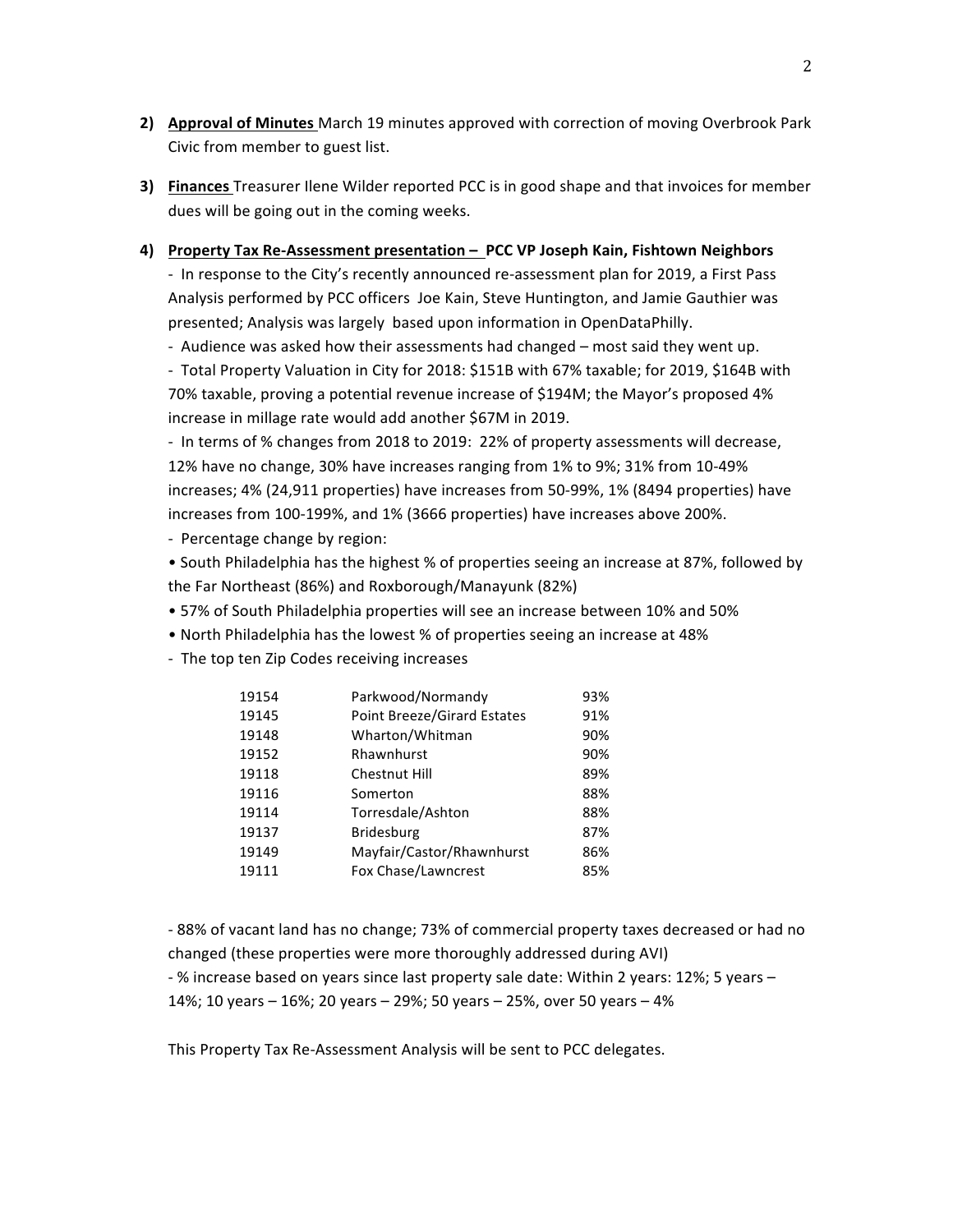### **5) Councilman Bobby Henon**

**SLAPP Suit Resolution** Councilman Henon is introducing a resolution on May 17 to address this issue of RCO's being hit with SLAPP suits, arguing that the legislation that mandated RCO's as public participants and that the City should fund D&O insurance premium increases that result due to being an RCO and to help defray costs of RCO's that are getting D&O insurance for the first time, and that the City would be the Guarantor. He encourages all his civics to become members of the Crosstown Coalition because our voice is louder as a group, getting the attention of the Administration and Council, making the City more accountable to address this issue.

Eugene Desyatnik of Bella Vista pointed out the there are two choke points with D&O: premium increase, which has been 8-fold and deductible increase, which he is seeing increasing 20-fold, requiring assets on hand as high as \$50-\$75k in order to bind the coverage. 

Councilman Henon said that hearing stories like this are going to be helpful to understanding the problem of what is out there.

Councilman Henon updated that in Harrisburg, John Taylor has announced retirement, and that State Rep. Martina White is going to drafting a bill that will challenge the constitutionality regarding this, and that it may go to the Supreme Court. She believes it is constitutional for us in dealing with SLAPP issues. What I am introducing to council is not a Bill yet – most things that get introduced are not finished products so we can discuss and challenge. Once I introduce, please bring it to light of Council people, especially Council-At-Large  $-$  this is right up their alley.

Jeff Horntstein said we would get this out to members as soon as Councilman Henon sends it to us.

#### Questions:

- Any comments on Construction Tax ? I think the 1% Construction Tax will have a hard time - Explain Millage Rate Increase process: There is a bill this week to audit OPA's increase and review their policies and methodologies; how they came up with the 11%, and come up with a detailed report; this will be for FY20. The School District, which is severely underfunded, will not be affected by this in the coming year, so there is no real need to do it this year. The 4.1% millage rate is a bill inside the Revenue package. It will come out of finance committee for hearing by May 22 – Bill #180347 and 180351. The two bills establish a Self-Fund within the housing trust fund - one bill establishes the privilege construction tax - anyone who pulls a permit will pay this tax - and the other bill establishes a Housing Trust Fund for where the money goes. We don't have an Affordable Housing Plan. When we increased the RE transfer tax, we started on that process. With this Self-Fund, I don't know what the money is for. It's sad – PHA is all we have – they have  $14,000$  units, and a five-year plan for creating 6000 more. There are 70,000 people who qualify for vouchers who are looking for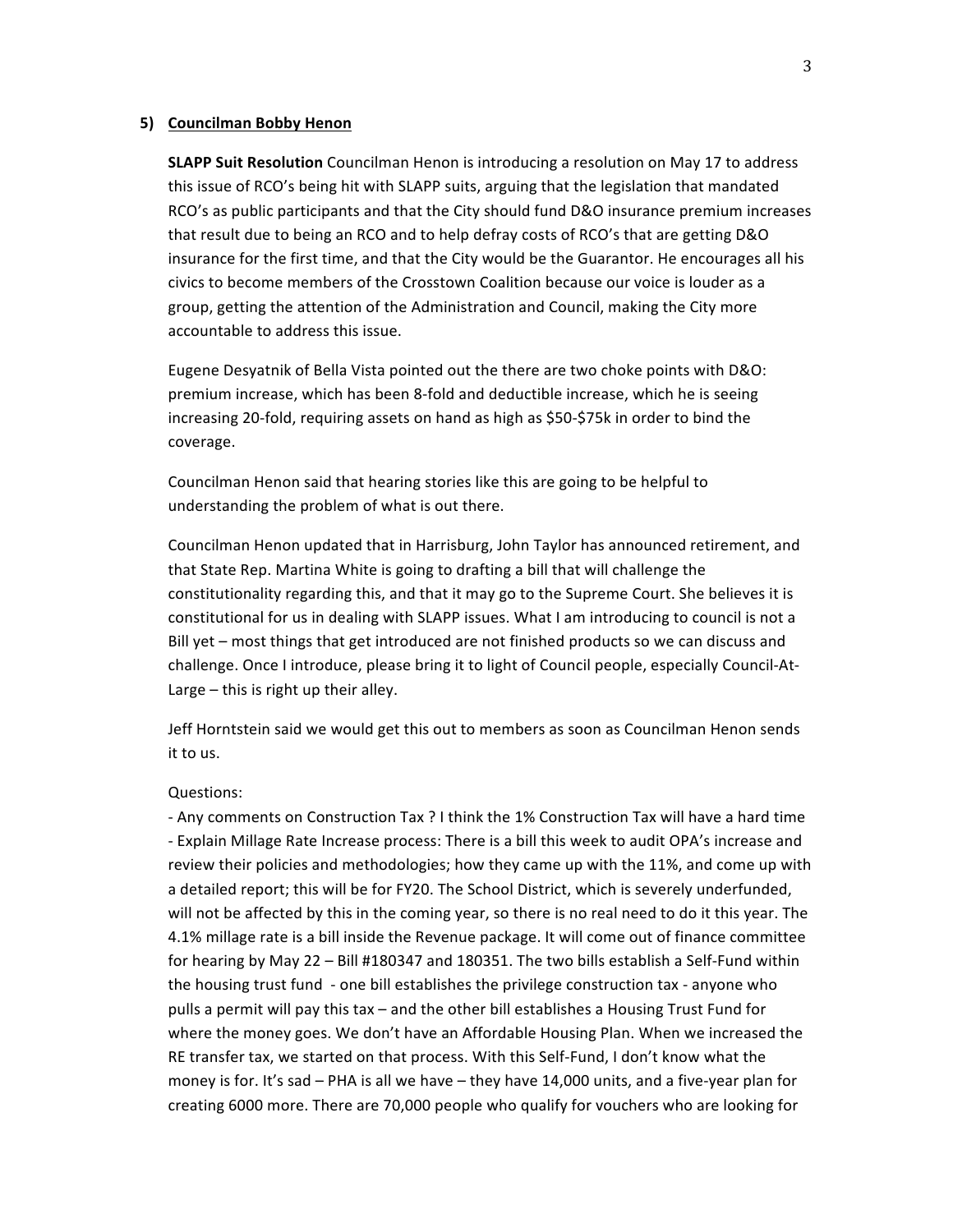home. That is a 10-15 year wait. What are we doing about that? We have housing stock that is an average of 82-yeasr old, so it is the quality of our housing, not the number. If basic systems repairs is our housing plan, then the Administration or Council President's office needs to say that. We have a 2035 Plan but we don't have an actual AH plan. - Is the Homestead Bill in with the Millage Bill? They are separate. You have the increase from Homestead from \$30k-\$45k, the millage increase of 4%, the RE transfer tax increase; you have the slow-down of our wage-tax reduction, and then you add a \$20M grant for the next five years to the School District from the General Fund. So that, all together, is the School District package. And that is not including the 11% increase of our property taxes. - Will they move as a package so Council can consider them together? They will. We'll look at them together, and may alter some for some years. As we get better numbers from the School District. Since I have been in Council since 2012, our local funding for schools went up \$700M. The State needs to step their game up. My understanding is that next year, they may do something. The State may start pulling its weight in the second term with Gov. Wolf.

### **6) President's Report**

#### **SLAPP**

Jeff Hornstein reports that the PCC has been working on SLAPP issues for three years, helping draft state legislation and then City legislation. We had conversations last summer with Anne Faddulon saying that RCO's are agents of the City and arguably the City could cover us for D&O. There was surprise that D&O insurance is needed. Councilman Henon's plan is pretty clever, addressing the premium increases. I also want to do another plug for a plan we have from a broker who has offered to put together a group plan – we need to get 15-20 members to participate to make this work.

**SLAPP INSURNACE APPLICATION** - The application form is just a one-pager – fill it out and send it to us. I will send the link tomorrow. We are pretty sure we can get you better coverage.

**ANNUAL MEETING** – We have to have our Annual meeting between June 1 and July 15. I propose we have our meeting on June 25. We'll have it in Center City somewhere; we'll have some drinks, our annual report, and election of officers. The current slate plans on running again.

### A. **Committee Reports**

#### **AFFORDABLE HOUSING** – Chair Brandy Bones

**Mission Statement:** We have adopted a mission statement that I can send around and it can go on PCC website. It focuses on education and empowering RCO's to understand Affordable Housing  $-$  it's very complicated, and then to accept that they want to advocate for Affordable Housing issues and empowering them to do so.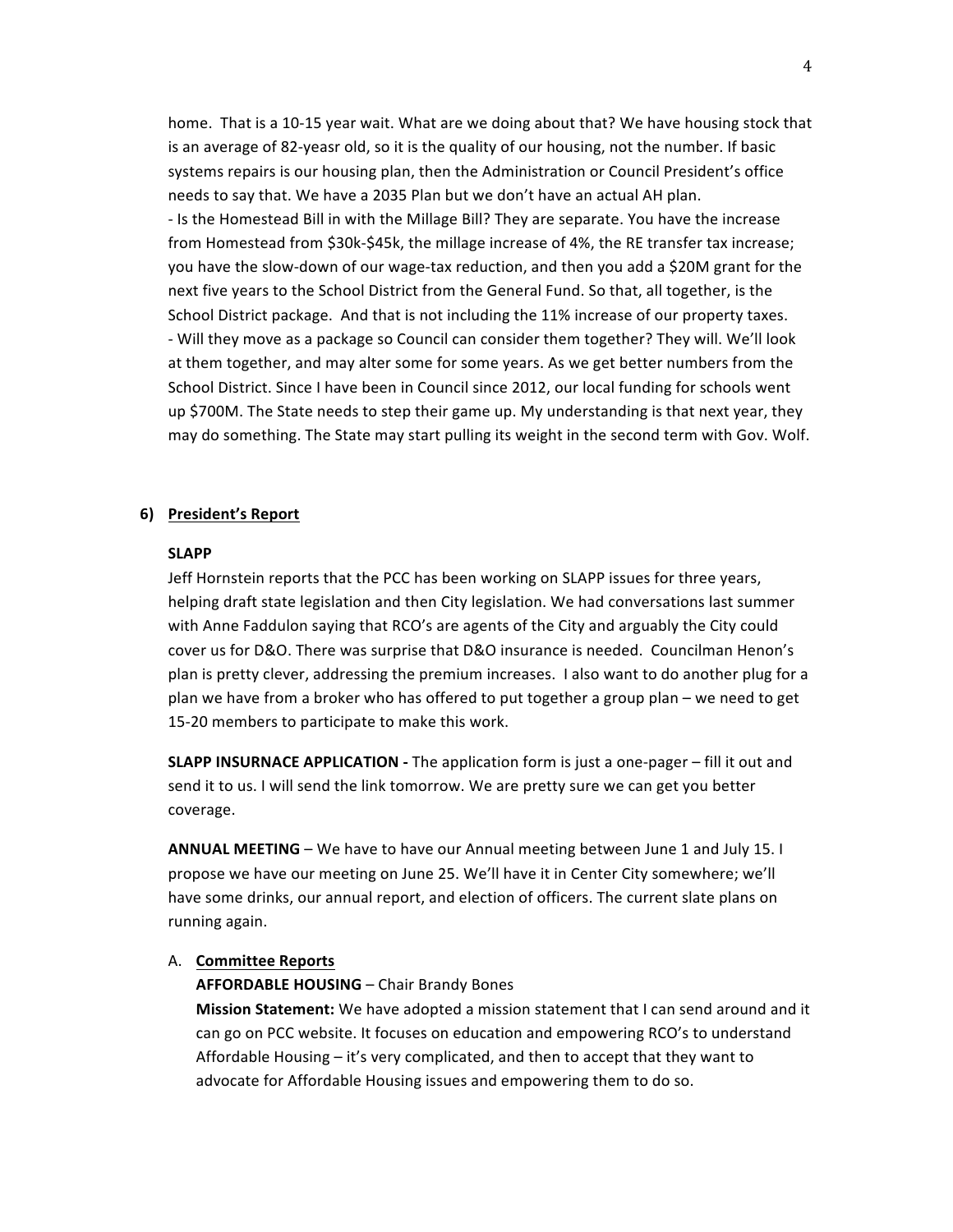**Legislative update**: Two active bills being introduced on May 22, Councilman Clarke and Councilwoman Sanchez introduced Construction Privilege Tax would be a 1% tax on all substantial rehab and new construction; the second accompanying bill establishes the Self-Fund  $-$  the Housing Trust Fund, to which the Construction tax proceeds will go. (The Housing Trust Fund first exists as self-funded by the recording fees bill, so this is the second Self-Fund.) The Construction Tax fund will be assistance for home rental and home ownership, to help with down payments.

We have confirmed that the Exclusionary Housing Bill is not dead, and that, depending on the outcome of the Construction Tax Bill, it may get passed in some sort of revised form that is completely voluntary and optional and still have the ability of getting density and height bonuses. It will be slightly different than what we have seen; funds will go in lieu to the Housing Trust Fund, or to additional AH units on site (which no developer is likely to do.)

We met with Anne Faddulon and Melissa Long (Housing from HUD); there was an RP issue for a Housing Study. They haven't picked someone but they have an ambitious timeline of finishing in October. There is a combination of Stakeholder groups and Homeowner Groups. Melissa asked me to chair the Homeownership group. We'll be looking to come up within a month for plans of how to improve access to homeownership. We are looking at the Seattle Plan, which is the model that Philadelphia will follow.

Lastly, I met with Leo Addimando, a mixed-use market developer, about a creating a Developer Plan for RCO's. If you are interested in creating affordable housing in return for density bonuses, less parking restrictions, etc. the AH committee will be working on a Toolkit which will include things like how to do Deed Restrictions, how to do Agreements with developers in exchange for support for variances, and then they build build affordable housing units on site. There is no subsidy involved. According to Leo, developers will do this, with a 35-year affordability period and 10-year homeowner.

### **EDUCATION**

Jeff Hornstein gave a brief review; The Education committee meets monthly. Next meeting May 23. We have an annual summit every year – this year it will be Saturday October 13. (Comcast Center)

**ZONING AND LAND USE** - The next Zoning meeting is June 13 in Center City Steve Huntington gave update on Zoning Committee. We met last met on April 16. The Blue Handout sheet is a summary of what we did:

- Motion to send letter re increasing mandated parking in multi-family dwellings - Bill **170672;** I'd like to hear a motion to write this letter opposed to the legislation. Barb Capozzi made motion. All support except one Oppose and one Abstention.